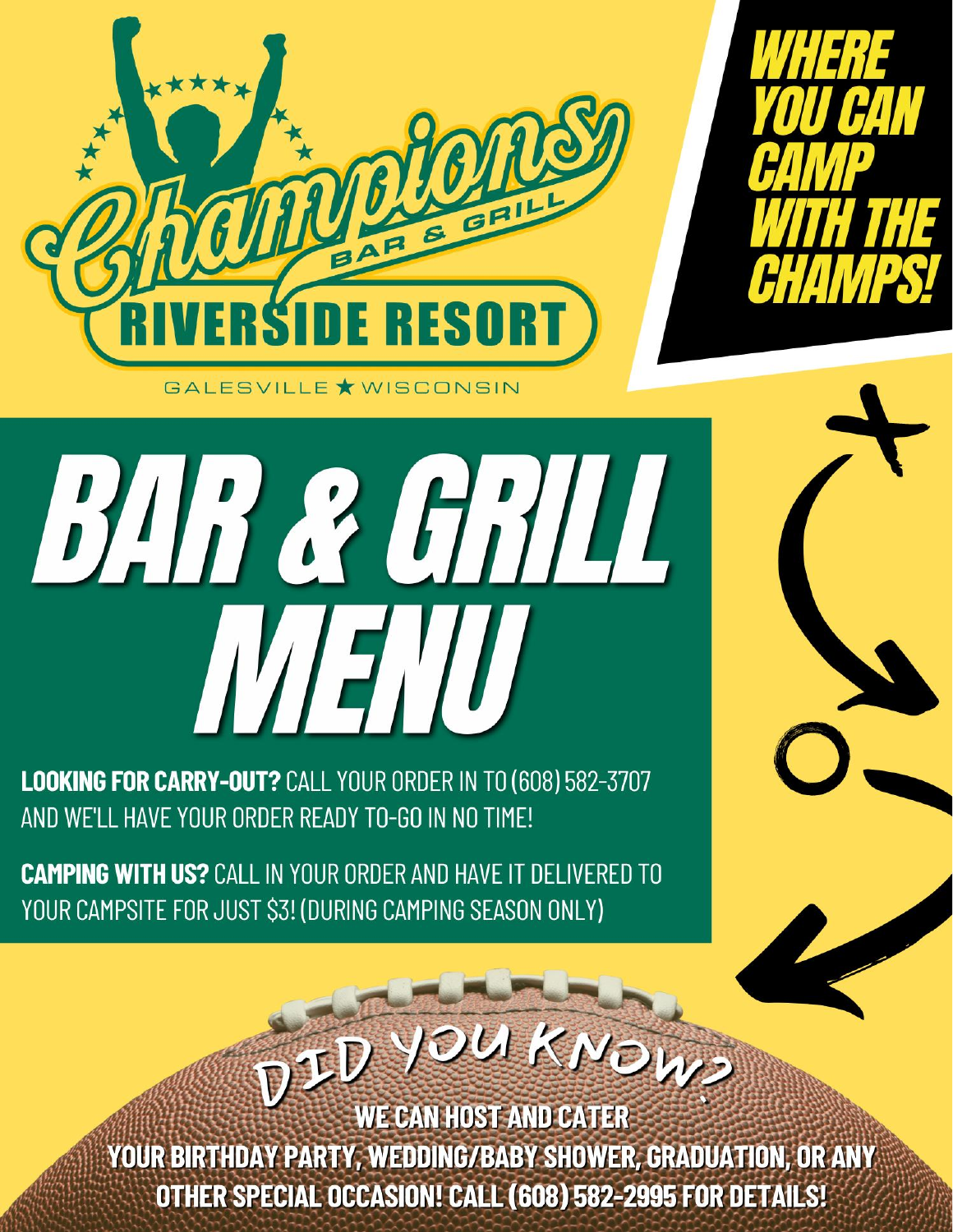# SHAREABLES

#### CRISPY CHICKEN TENDERS 7

SOFT PRETZELS *Two 14" Milwaukee pretzels served with stone ground mustard and cheese dipping sauces. 7* 

#### BATTER FRIED MUSHROOMS 7

#### MAC & CHEESE WEDGES 7

16" PIZZA FRY *Game time favorite here at Champions! Our 16 inch pizza crust is covered with our hand made garlic butter, topped with mozzarella cheese and served with pizza dipping sauce. 16* 

*Add Any pizza toppings 1.5 each* 

CHEESE CURDS *From Ellsworth, WI comes our battered cheese curds you are sure to enjoy! 8*



SAMPLER PLATTER *Onion rings, cheese curds, mac and cheese bites, and chicken tenders. 17*

ONION RINGS *Fresh cut, hand dipped in our beer batter. Large enough to share! Served with our chipotle ranch dipping sauce. 9* 

#### FULL ORDER FRENCH FRIES *5*

*Add Cheese and real bacon pieces 2.5* 

#### CHICKEN QUESADILLA *9*

*Add lettuce, tomato, or green peppers 1 Add Bacon 2* 

DEEP FRIED DILL PICKLE CHIPS *Hand dipped in our beer batter. Served with chipotle ranch dipping sauce. 7* 



# SANDWICHES & WRAPS

CRISPY OR GRILLED CHICKEN MELT *Cherrywood smoked bacon, Swiss and American cheeses on grilled wheat bread. 10* 

CRISPY OR GRILLED CHICKEN SANDWICH *Served with lettuce and mayo on our premium grilled bun. 9*

GRILLED CHEESE SANDWICH 3 | *Add Ham 2* 

PHILLY CHEESE STEAK SANDWICH *Shaved prime beef with sautéed green peppers and onions, mozzarella cheese and Au Jus. 10* 

### SEAN JONES JAMAICAN JERK

CHICKEN SANDWICH *Grilled chicken breast seasoned in our Jamaican jerk rub topped with coleslaw and grilled pineapple, served on our premium grilled bun. 10* 



### SANTANA DOTSON BOURBON GLAZED CHICKEN SANDWICH

*Straight from New Orleans comes this amazing chicken sandwich smothered in our bourbon glaze sauce, topped with apple wood smoked bacon, caramelized onions, and cheddar cheese, served on our premium grilled bun. 11* 



CRISPY OR GRILLED CHICKEN WRAP *Served with cheese, lettuce, tomato, onion and green peppers. 9* 

### **SOUP**

*All Champions Riverside Resort soups are homemade using fresh ingredients by our own chef.* 

SOUP DE JOUR *Ask your server today about the soup de jour! 6* 

*Add Grilled cheese sandwich 3* 

# SALAD

#### CLASSIC SALAD

*Crisp fresh iceberg lettuce salad topped with onion, tomatoes and cheese. Served with your choice of Ranch, Blue Cheese, French, or Thousand Island dressing. 8* | *Add Grilled Chicken 4* 

#### WILLIAM HENDERSON WEDGE

*Fresh iceberg lettuce wedge topped with chunky Blue Cheese dressing, diced tomatoes and feta cheese crumbles. 8* 

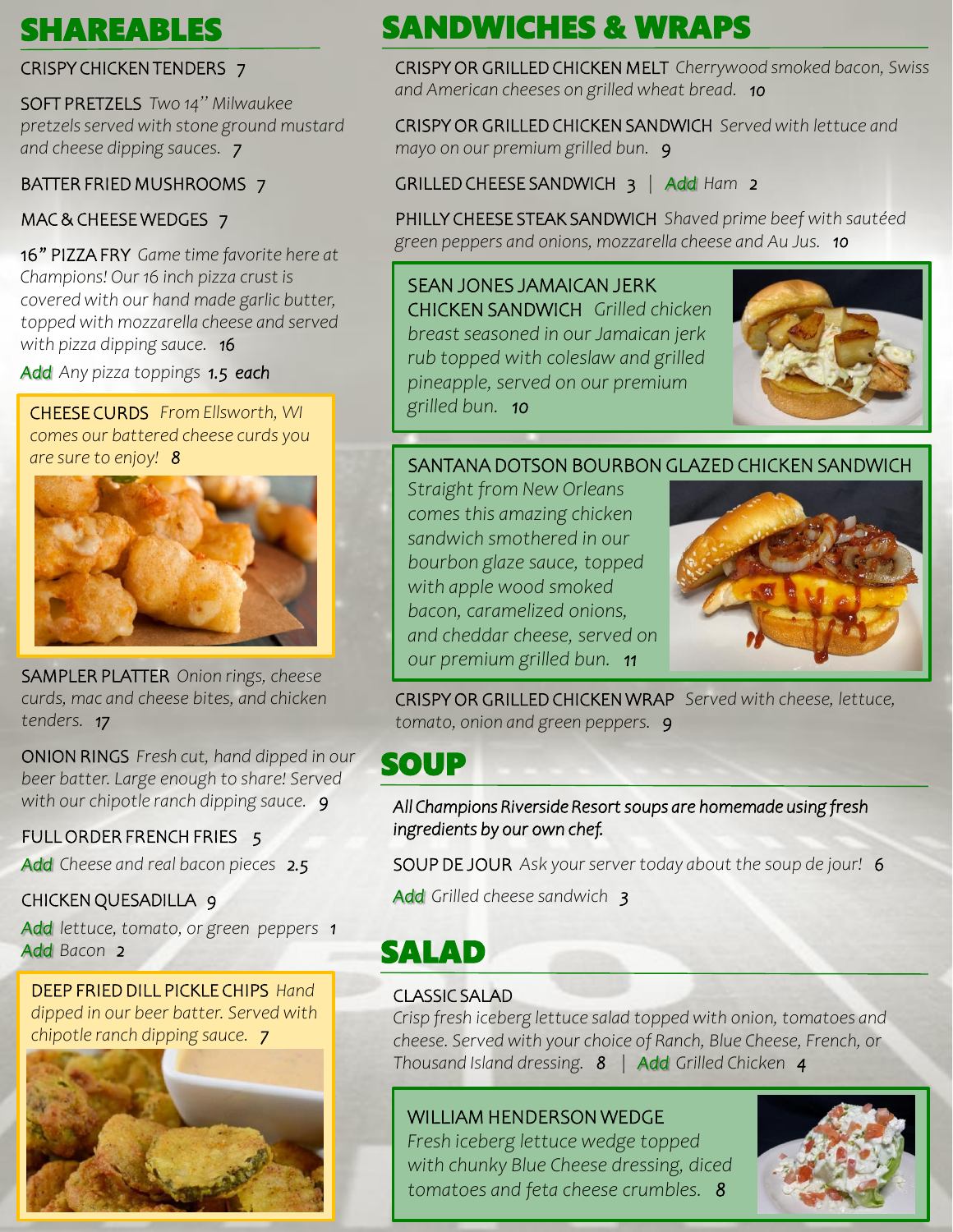# CHAMPIONS SIGNATURE BURGERS

CLASSIC HAMBURGER *All burgers are hand pattied 1/3 lb fresh ground beef served with our grilled premium hamburger buns. 9* 

*Add cheese, lettuce, onion, tomato, or pickles 1 each Add apple smoked bacon 2* 

GRILLED PATTY MELT *Served with sautéed onions, American and Swiss cheese on grilled wheat bread. 11* 



FRANK WINTERS JERSEY BURGER *Traditionally, this savory burger is only found in New Jersey, on the east coast. 1/3 lb fresh ground beef, Canadian bacon, and cheddar cheese on our premium grilled bun. 12* 

EARL DOTSON BOURBON GLAZED BURGER

*Much like his big brother, but with 1/3 lb fresh hand pattied ground beef smothered in our signature bourbon glaze, apple wood smoked bacon, caramelized onions, and cheddar cheese. 12* 



### MUSHROOM AND SWISS *A true tasty classic. 11*

GB DELUXE *Sautéed onions and mushrooms with American and Swiss cheese. 12* 

PACKERBACKER CHALLENGER *½ lb ground beef, deep fried Ellsworth cheese curds, bacon, mushrooms, and cheddar cheese. 19* 



CRAIG NEWSOME SAN BERNARDINO BURGER

*Put together the traditional California way. 1/3 lb fresh hand pattied ground beef, lettuce, tomato, onion, cheddar cheese, and mayo. 12*

#### GILBERT BROWN GRAVEDIGGA

*Motown USA brings you this delectable, rich and juicy burger. 1/3 lb fresh hand pattied burger topped with fresh lettuce, tomato, onion, Canadian bacon, and soft fried egg with mayo. Served on our premium grilled bun. 13* 



CHICKEN ALFREDO

*Penne Pasta with our homemade white wine Alfredo Sauce. 17* 

*Make it Cajun at no additional charge!* 

FAMILY STYLE *Enough pasta to serve 4 people. 60* 

# KIDS MENU

Children under the age of 12 All kids menu items come with French fries.

Hot dog *5*  Corn dog *5*  Mac and cheese wedges *7*  Hamburger *5*  Cheeseburger *6*  Chicken tenders *5* 



# PASTA BROASTED CHICKEN

Champions favorite dinner is hot and juicy! Served with French fries and coleslaw.

¼ DINNER *Choose leg & thigh, breast & wing, or thigh & breast. 8* 

½ DINNER *Leg, wing, thigh, and breast. 10 Choose all dark or white meat. 1* 

8 PIECES *10* | 12 PIECES *13* 

#### FAMILY DINNER FOR 4

*Includes 12 pieces mixed segments, 4 orders of fries, and 4 orders of coleslaw. 33* 

Camping with us? Call your order in to (608) 582-2995 and we'll deliver it to your site for just \$3!